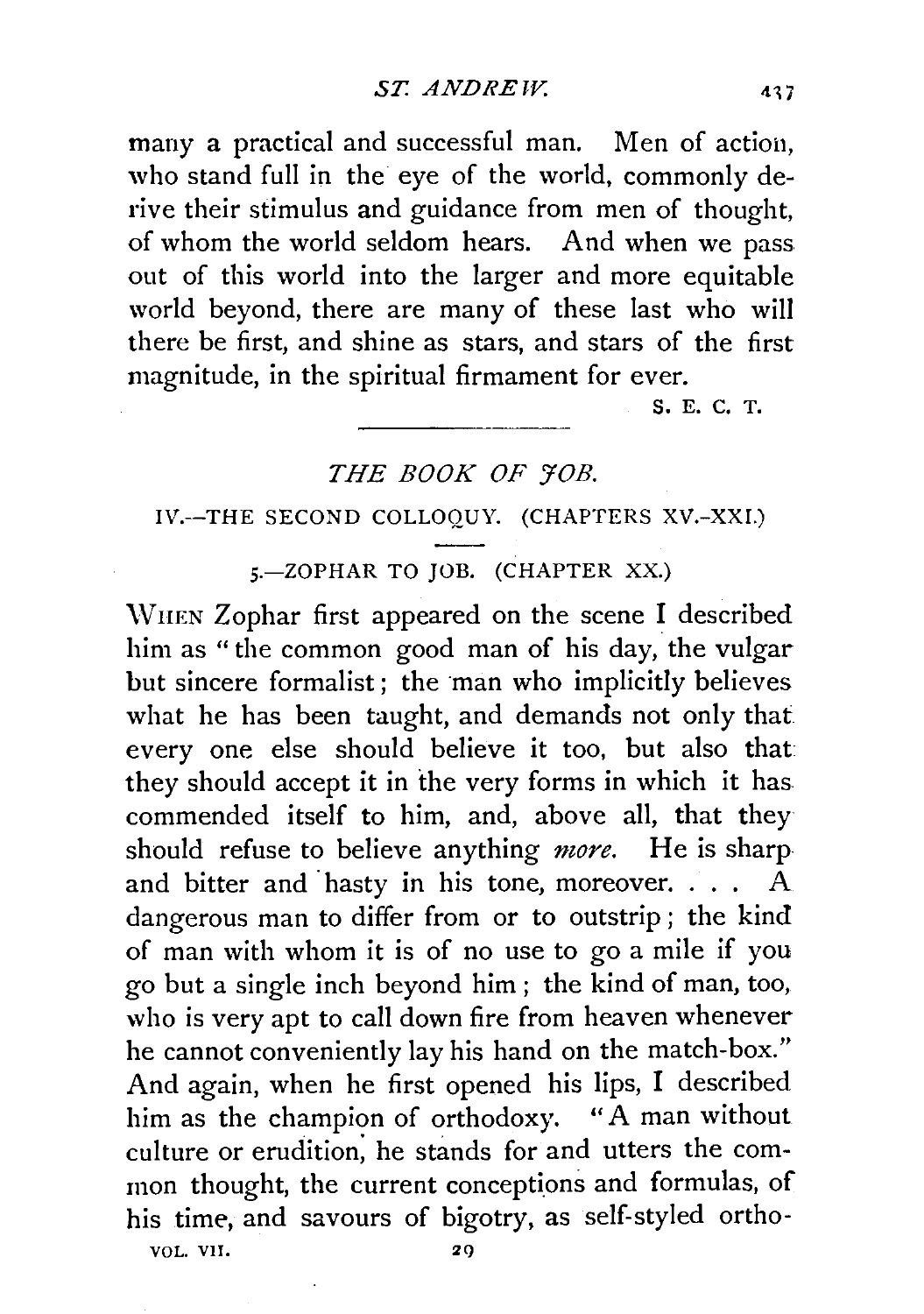doxy is wont to do. He catches up the opinions in vogue, and delivers them as *his* opinions with a tone of authority. He cannot quote oracles like Eliphaz; but, nevertheless, there is a touch of ' Sir Oracle ' about him, and when he 'opes his mouth ' no dog must bark dissent. With singular fidelity to nature, this comparatively unlearned and unspiritual champion of accepted traditions is depicted as harsh, authoritative, sudden and loud in censure. He is 'hasty and tinderlike upon too trivial motion.' 'A very little thief of occasion robs him of a great deal of patience.' "

If this description of him seems overcharged, tinged with colours of dislike for the type of man he represents, now that Zophar makes his last appearance before us we shall have an opportunity of putting it to a decisive test by comparing with it the man himself We shall see him acting and speaking after his kind, and be able to determine for ourselves what that kind  $i<sub>S</sub>$ 

To the capable eye there is in the present condition of every man an index both to his past and to his future; from what we find him to be we may, if we are wise enough, infer both what he has been and what he will be.

> There is a history in all men's lives. Figuring the nature of the times deceased: The which observed, a man may prophesy, With a near aim, of the main chance of things As yet not come to life.

On this principle all three of the Friends have acted; from his present miserable conditions they have both figured to themselves that, in times gone by, Job's life must have been an evil and a wicked one, and pre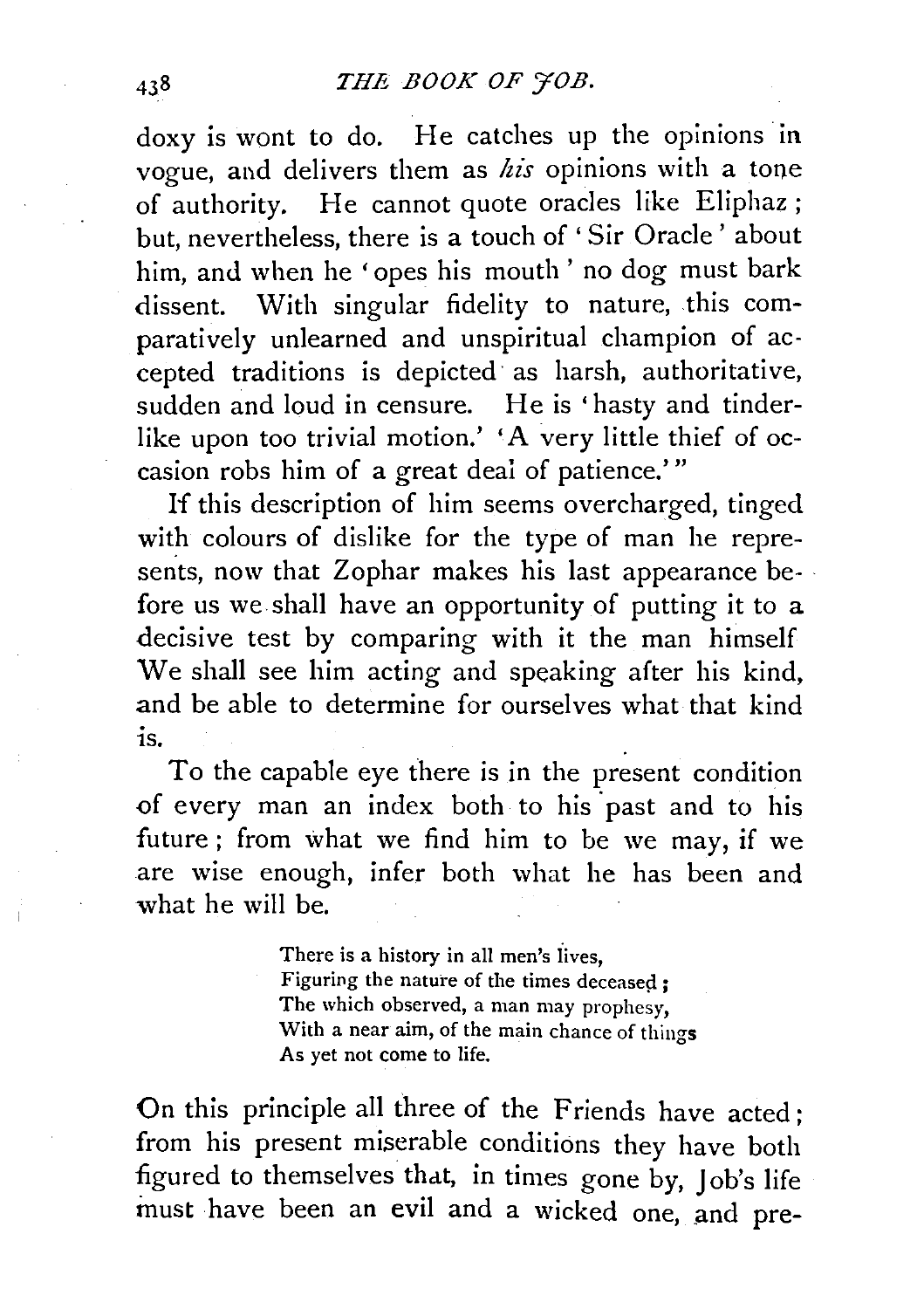dicted that sooner or later it must provoke its appropriate punishment, that his " main chance as yet not come" was a very ominous one. In Chapter xviii., for instance, Bildad, seeing Job to be enmeshed in a net of ·calamity, had inferred that he had been thrust into it by his own sins, and that he could only be released from it by the punitive stroke of Death. And now Zophar pursues a similar course, but pursues it with a heat and virulence all his own. Bildad had said, "The wicked cannot always prosper---must at last come to a disastrous and shameful end." "Yes," adds Zophar, ·"but the prosperity of the wicked is *only for a -moment,*  :and the destruction which comes on him is *swift, sudden, cverwhelming.*" So that *he* touches Job closer home; for Job was still in the prime of his days, and the :strokes by which he was being destroyed were, indeed, most sudden, unexpected, and severe. All the Friends take Job for a sinner ; but Zophar takes him, first, for an epicure in sin (Verses  $12$  and  $13$ ), and then for an <>pen, violent, and rapacious offender against the laws -of man no less than against the laws of God (Verses  $19-21$ ; and declares that the terrible and ignominious -end of all his greatness was simply the natural and in- ·evitable outcome of his heinous and notorious crimes. Having to deal with a heretic, or at least a sceptic, *i.e.,*  with one who declined to subscribe his creed, he at once pronounces him a sinner above all men, and, as men of his type are apt to do, betakes himself to denunciation. He holds any divergence from his "views" to be a personal insult, and mistakes the passionate resentment of wounded vanity for the inspiration of religious zeal. According to him, not only had Jeb sinned, but, deeming retribution to be of halting and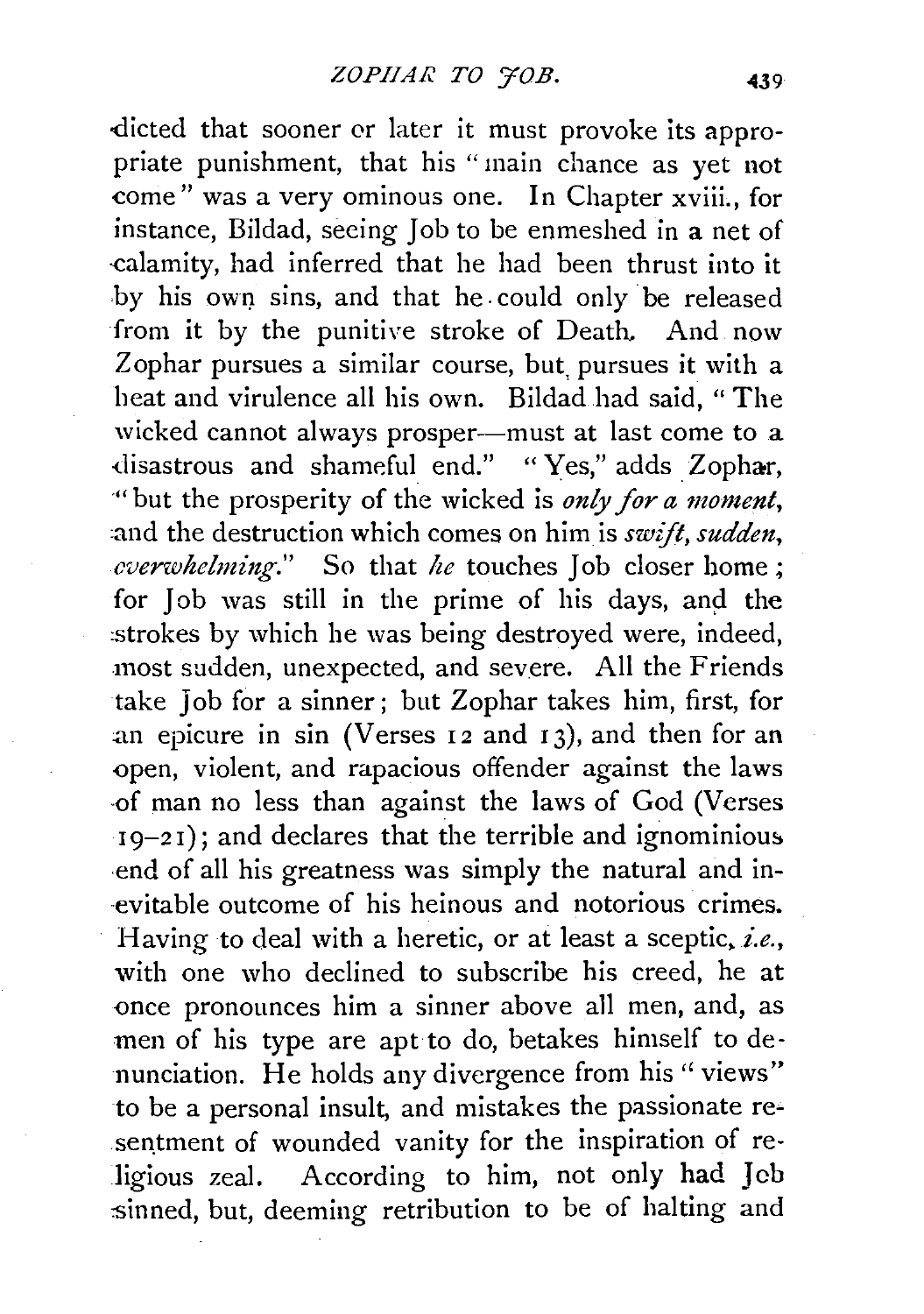uncertain foot, he had thought to sin with impunitythought himself so "far before" his sins that even "the swiftest wing of recompense" would fail to overtake him. But he had deceived himself; the wing of re· cornpense had already overtaken him and struck him down. There was no escape for him. He had lost much already; he would soon lose all. The fire which had already kindled upon him, and had burned up wellnigh all that he possessed, would wholly devour him and consume whatever was still left in his tent (Verse 26), without so much as needing to be "blown," to be fanned and stimulated to its utmost fierceness.

And all this is conveyed in words and figures coarser and more vindictive than we find anywhere else in the Poem. Not only does Zophar speak his mind "with frank and 'with uncurbed plainness,"· he speaks it like one

> whose bosom burns \Vith an incensed fire of injuries.

Although he is " furnished with no certainties," although he proceeds wholly on the most questionable inferences and deductions, he treats Job with a "jeering and disdained contempt; " he seems to exult in the doom he denounces on him. Perhaps the most pitiless and venomous stroke in his oration is his attempt to crush down Job's rising trust in the God who has so causelessly and\_ profoundly afflicted him. Inspired by thistrust, Job had appealed to Heaven, or rather to One in heaven, to bear witness to his innocence ; and (in Verse 27) Zophar retorts that " the heavens will reveal," not his innocence, but his " iniquity." He had invoked earth as well as heaven to attest his innocence, by re--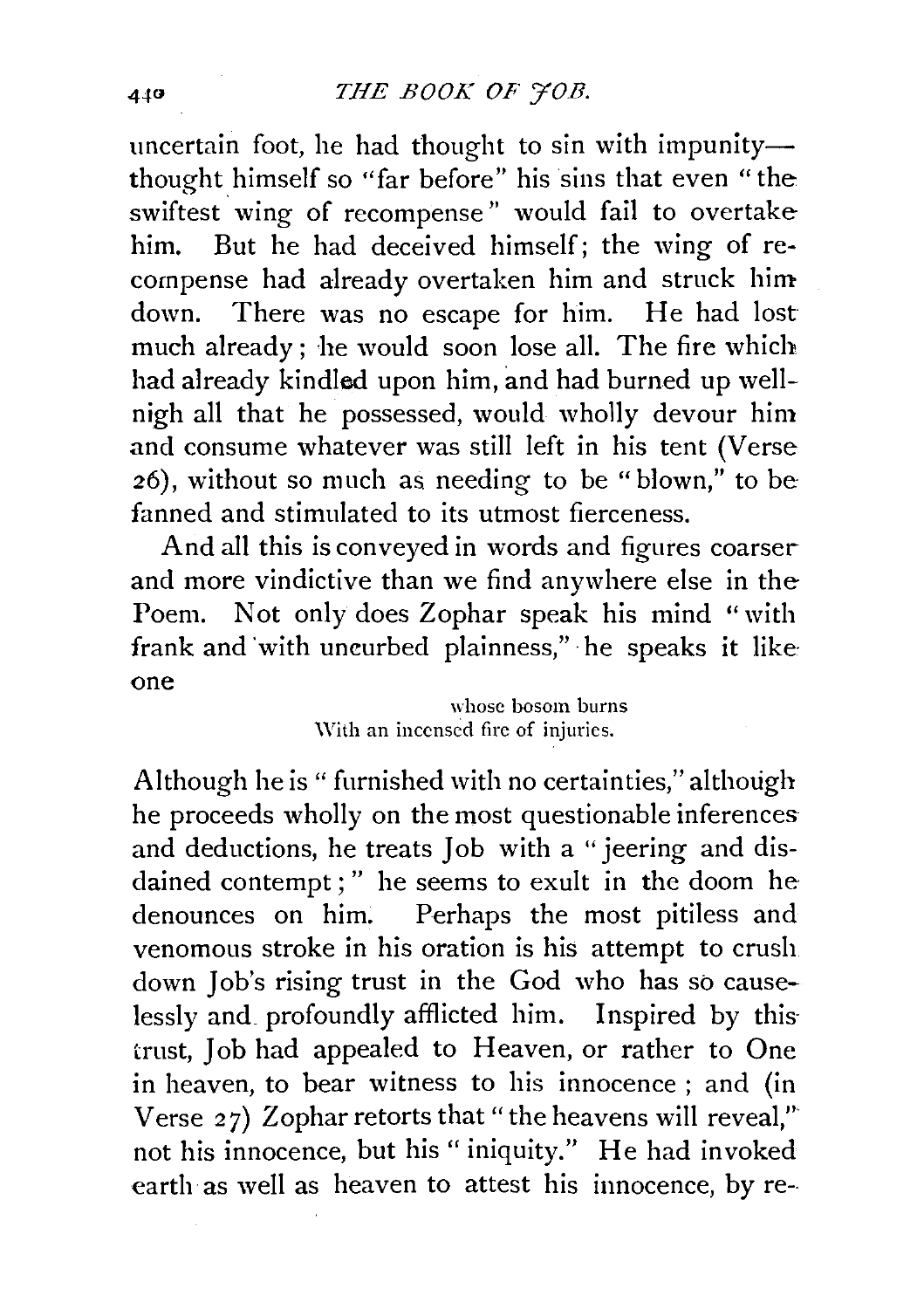fusing to cover his blood ; and Zophar mocks at his appeal, assuring hini that the very " earth will rise up against him," to condemn him.

Nothing could be more cruel, nothing more malignant even, had Zophar but seen what he was doing. But, probably, he was far from seeing all that he was -doing--did not realize that he was aiming at the very faith in God which God Himself was evoking in the heart of Job, though he surely must have felt that he was shutting on him the only door of hope. Except, indeed, for his scarcely veiled censure on Job, we must .admit that his argument, though it " suited not in native colours with the truth" throughout, has a certain ·colour and measure of truth in it, and that the very intensity of the passion which breathes and burns in it gives it a certain eloquence and power. That every .sin contains the seed of its own punishment, is true ; but it is not true that every such seed matures and ripens within the limits of time. That some insolent .and greedy sinners are suddenly overtaken by judgment, is true ; but that all such offenders see their sins running before to judgment, is not true. While the latent charge and implication of the whole speech, that *Fob* was a sinner, so in love with sin that he could not be persuaded to let it go ; that *he* was a man of an unibounded stomach, from whose greedy cravings nothing was safe, and that therefore his good fortune had not endured, were so plainly and monstrously untrue, that if Zophar's nature had not been warped by theological preconceptions, and inflamed with the heat of an affronted egotism, it was simply impossible that even he should have entertained the suspicion for a moment.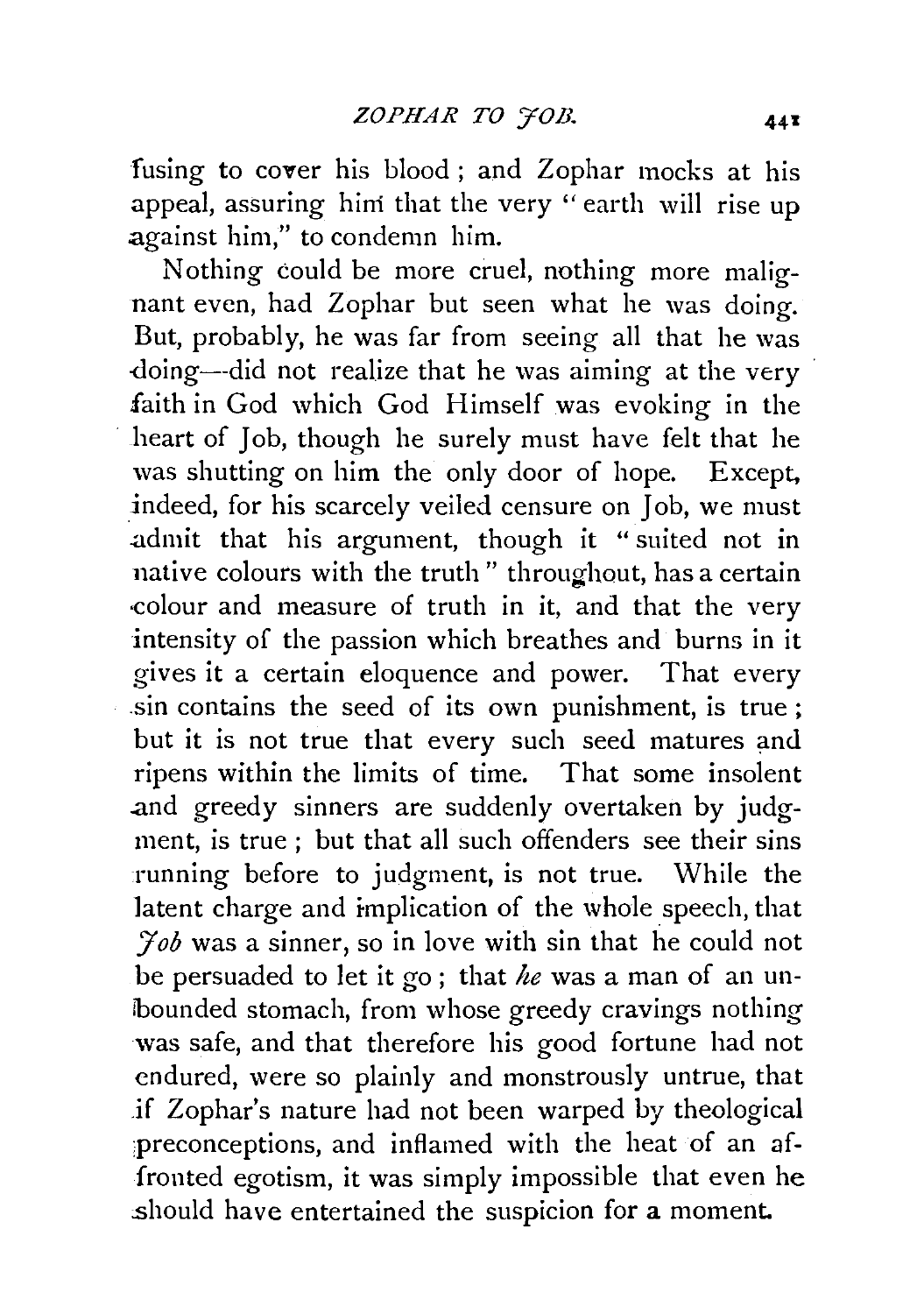# **442** *THE BOOK OF JOB.*

# CHAPTER XX.

|     | I. Then answered Zophar the Naamathite and said:           |
|-----|------------------------------------------------------------|
| 2.  | Nevertheless my thoughts urge me to answer,                |
|     | And the impulse that stirreth in me.                       |
| 3.  | I have heard a chiding to my shame,                        |
|     | But out of my understanding my spirit yieldeth me a reply  |
| 4.  | Knowest thou not this, that, from of old,                  |
|     | Since man was placed upon the earth,                       |
| 5.  | The triumph of the wicked is brief,                        |
|     | And the joy of the impious but for a moment?               |
| 6.  | Though he lift himself up to the heavens,                  |
|     | And his head sweep the clouds,                             |
| 7.  | Yet shall he perish for ever like his own ordure:          |
|     | They that saw him shall say, " Where is he?"               |
| 8.  | Like a dream shall he flit away and not be found,          |
|     | He shall be chased away like a vision of the night;        |
| g.  | The eye that saw him shall see him no more,                |
|     | Neither shall his place any more behold him:               |
| IO. | His children shall court the poor,                         |
|     | And his own hands shall restore their substance.           |
| 11. | Though his bones are full of his youth,                    |
|     | It shall lie down with him in the dust.                    |
| 12. | Though wickedness be sweet in his mouth,                   |
|     | So that he retain it under his tongue,                     |
| 13. | So that he spareth it, yet will not leave it,              |
|     | But holdeth it still in his mouth,                         |
| 14. | Nevertheless his food is changed in his stomach,           |
|     | It is gall of asps within him;                             |
| 15. | He swallowed down riches, and shall disgorge thent         |
|     | God will drive them out of his belly:                      |
| 16. | He sucked the poison of asps,                              |
|     | The viper's tongue shall slay him.                         |
| 17. | He shall not see the brooks,                               |
|     | The rivers, the torrents, of honey and cream;              |
| 18. | That for which he toiled he shall restore and not consume, |
|     | Though large be his gain, he shall not have joy in it.     |
| 19. | Because he ground down and abandoned the poor,             |
|     | Seized a house which he did not build,-                    |
| 20. | Because his cravings knew no bounds,                       |
|     | With none of his delights shall he escape;                 |

 $\mathbf{r}$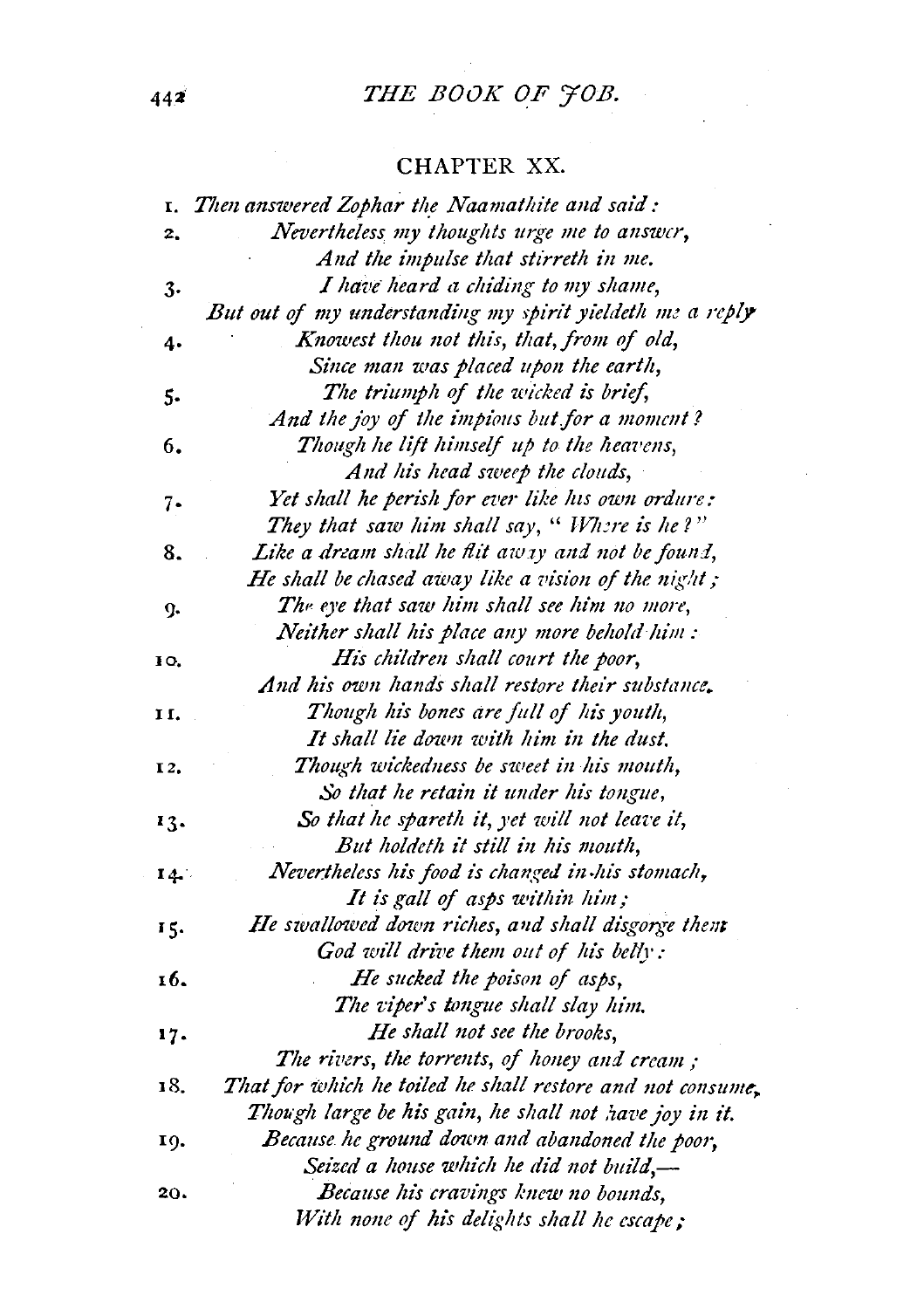#### *ZOPHAR TO 'JOB.*

| 21. | Nothing was safe from his greed,                        |
|-----|---------------------------------------------------------|
|     | Therefore his good fortune shall not endure:            |
| 22. | In the fulness of his abundance shall he be straitened; |
|     | Trouble of every kind shall come upon him.              |
| 23. | Let there be food to fill his belly,—                   |
|     | God shall cast on him the glow of his wrath,            |
|     | And shall rain it upon him while he is feasting.        |
| 24. | If he flee from a weapon of iron,                       |
|     | A bow of brass shall transfix him;                      |
| 25. | If one draw it out, and it cometh forth from his body,  |
|     | And the gleaming point from his gall,                   |
|     | $[Neu]$ terrors shall be upon him.                      |
| 26. | All darkness is hoarded in his treasures:               |
|     | A fire, not blown, shall devour him,                    |
|     | And feed on what is left in his tent :                  |
| 27. | The heavens shall reveal his iniquity,                  |
|     | And the earth rise up against him;                      |
| 28. | The increase of his house shall depart,                 |
|     | Flowing away in the day of his anger.                   |
| 29. | This is the portion of the wicked from God,             |
|     | And this the heritage ordained him of the Lord.         |

Verses 2 and 3. - Zophar's opening words are not very clear. He is evidently, and confessedly, agitated and perturbed; and for this reason. In the First Colloquy (Chap. xi. 6) he had warned Job that he was so great a sinner, that even his great misery was not an adequate punishment of his guilt. He had urged him to confess and renounce his sin, promising him that so soon as he could lilt up a face without spot to God his misery would give way to all prosperous and happy conditions. And how has "Sir Oracle" been met? Instead of gratefully accepting his warning and invitation, and acting on them; instead of saying-

> My voice shall sound as you do prompt mine ear, And I will stoop and humble my intents To your well-practised wise directions,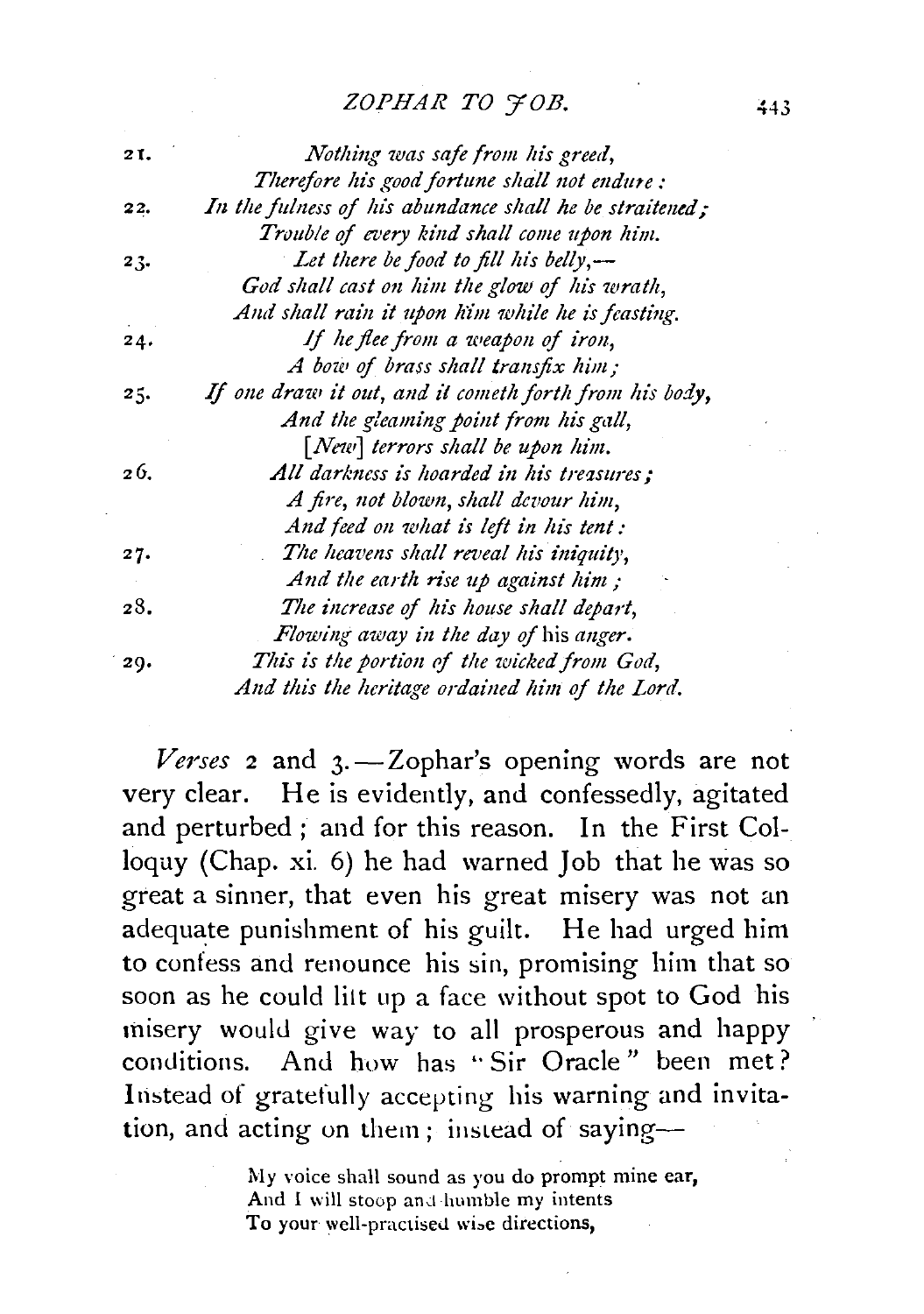Job has actually rejected his counsel, refuted the hypothesis upon which it was based, asserted and reasserted that he needed no repentance, and even appealed with apparent sincerity and confidence from Zophar's verdict to the judgment and sentence of God! How could any man, or any such man as Zophar, with the whole weight of orthodox opinion at his back, stand *that ?*  It was impossible that ·he should sit silent while the most ancient and approved conclusions were being so wickedly called in question. It was still more impossible that he should hold his peace when opinions which *he* had espoused were mercilessly refuted, and counsels which *he* had deigned to offer were flung back into his face. He *must* speak, though he hardly knows what to say. Nay, to his own amazement, he finds that he has nothing of any real moment to say ; and therefore he very naturally proceeds to abuse his adversary. Before, he had besought Job to repent; but now he finds in him

### such black and grained spots As will not leave their tinct,

let him repent as he may. With an insolence almost incredible to Zophar, Job had even threatened *him,* the very pink and pattern of orthodoxy, with the sword and judgment of God (Chap. xix. 29). It was intolerable. Job must be silenced ; but how ? That was not so easy to determine. And so, in an excited yet pompous way, hiding the poverty of his invention under a cloak of big words, and yet revealing his consciousness of wounded vanity and outraged piety in the very words behind which he would fain conceal it, he begins.

*Nevertheless,* despite all you have said, and said with such intolerable confidence and presumption, *my*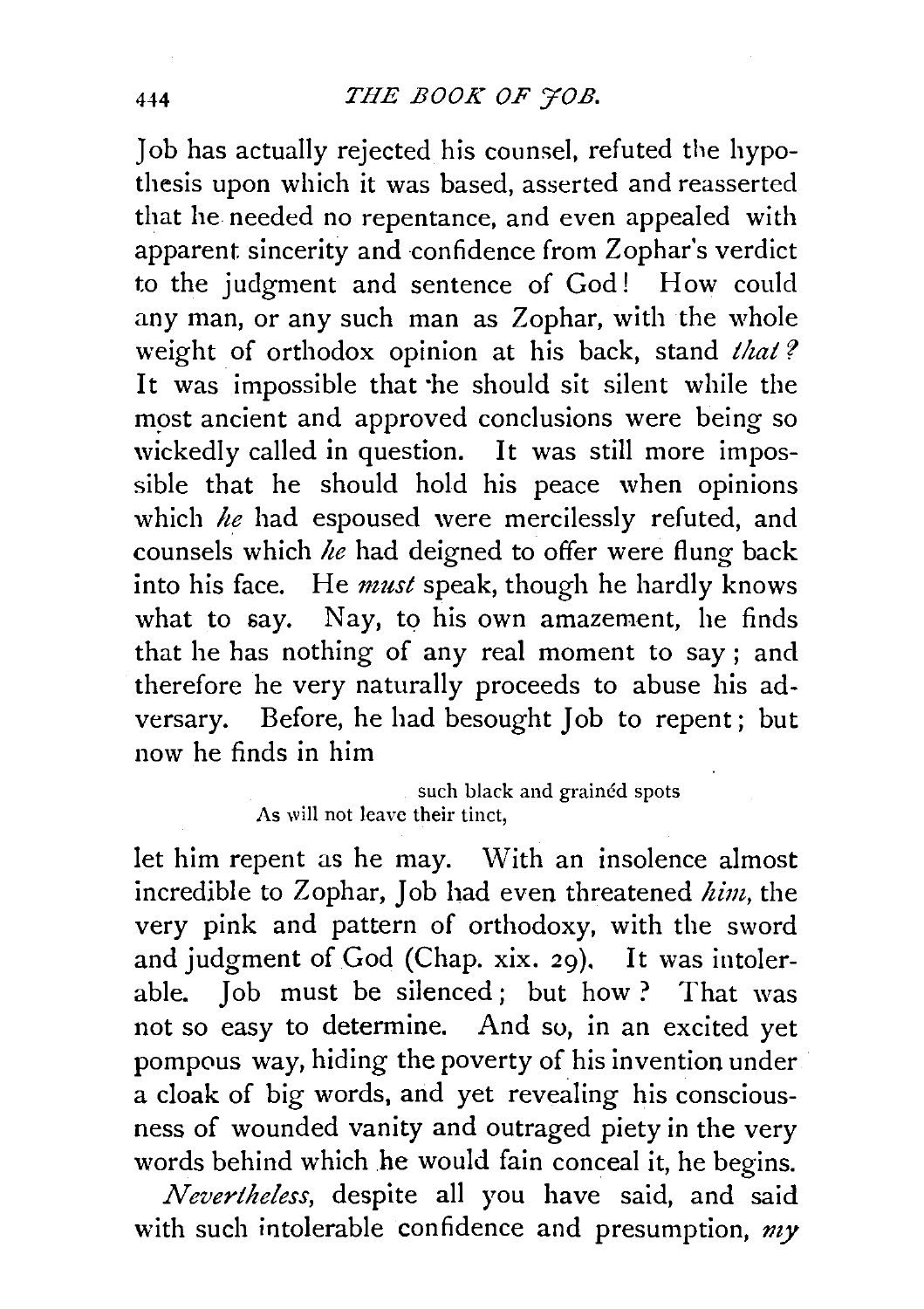*thoughts-the* word for "thoughts " is a peculiar one, used only here and in Chapter iv. Verse  $\overline{13}$ , and means "doubtful, perplexed, agitated thoughts *"-urge me to mzswer.* .The whole line implies that there was a tempest in his soul, that he was driven to and fro by contending impulses which he could not control, and hardly knew for what point to steer. And this impression of blind, hasty, undirected force is strengthened by the words that follow, in which he confesses that a violent " impulse" is at work within him.

In the next Verse he adds new strokes to this unconscious delineation of the trouble and agitation of his spirit. *I have heard a chiding to my shame; i.e.*, "I know very well what the aim of the check and counter-check of your last words was. You intended that threatening of judgment for *me.* You meant to put me to shame. But you did not, and cannot, put me to shame, nor even put me to silence. In my ·'' understanding " there is an immense store of arguments, if only  $\overline{I}$  could get at them; and "out of" this store " my spirit" will select that which I deem most pertinent and conclusive. If I am for a moment embarrassed, and know not what to say, it is simply my wealth of replies which embarrasses me.

These are brave words, but rich men do not boast -of their wealth. And I am afraid that Zophar must either have been much poorer than he thought, or that he put forward this pretension of wealth to hide a conscious penury. For, after all, he has nothing to say nothing of the quality of an argument, or of a reply to the arguments of Job. To him, as to many of the self-appointed champions of subsequent creeds, the most familiar weapon of cohtroversy was invective;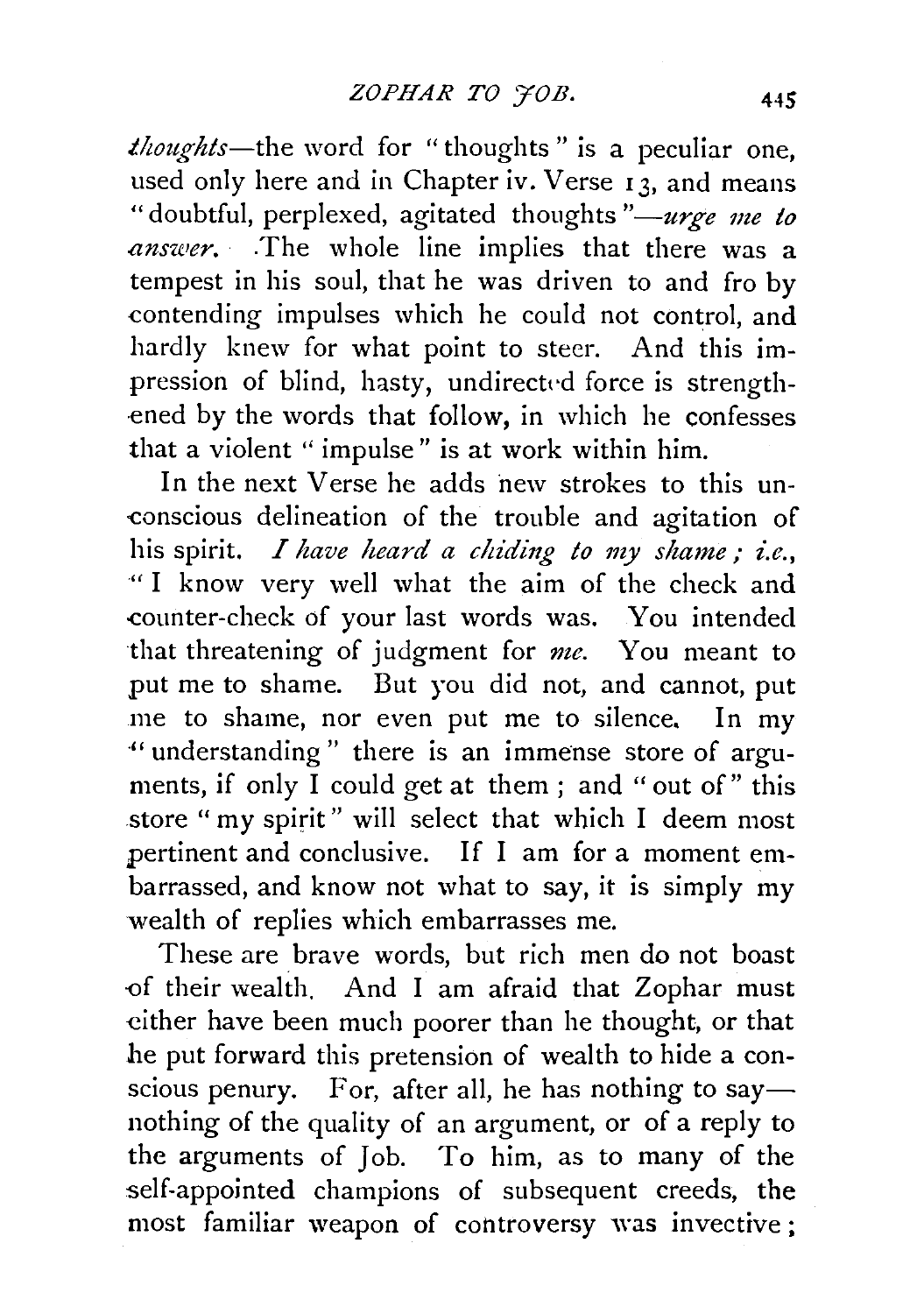and his one merit is that he makes his invective as keen and biting as he can. There is really nothing but racy and telling invective in the Verses which follow; and one might have hoped that men of so much religious culture and genuine piety as Eliphaz and Bildad would have been a little ashamed of their colleague's irrational and self-defeating virulence. But just as we now often see good men, who would not themselves deign to use sinister and cruel weapons. against the heretic or the sceptic, not altogether displeased when combatants of a coarser grain wield those weapons with effect; just as we occasionally see them, in times of great excitement, even stooping to use the weapons they would have disdained to touch in their calmer and better hours, so, as we shall find in the next Colloquy, even Eliphaz, the wisest of the three Friends, sinks to the level of Zophar, and stoops to invectives as. baseless and cruel, though not so grossly worded as his.

There is not much in Zophar's invective to detain us. It divides itself into three sections. In the first (Verses  $4$ -11) he describes the punishments which wait on sin; in the second (Verses  $12-22$ ) he affirms. these punishments to be the natural and necessary consequences of the sins to which they are attached; and in the third (Verses  $23-28$ ) he asserts that these punishments, though they are the natural consequences. of sin, are nevertheless inflicted by God, and execute his verdict on the transgressions by which they are provoked.

In *Verse* 4 he affirms the constancy, the eternity, of the retributive principle which he is about to assert, viz., that *(Verse* s) the success and prosperity of the wicked are short-lived. The higher and the more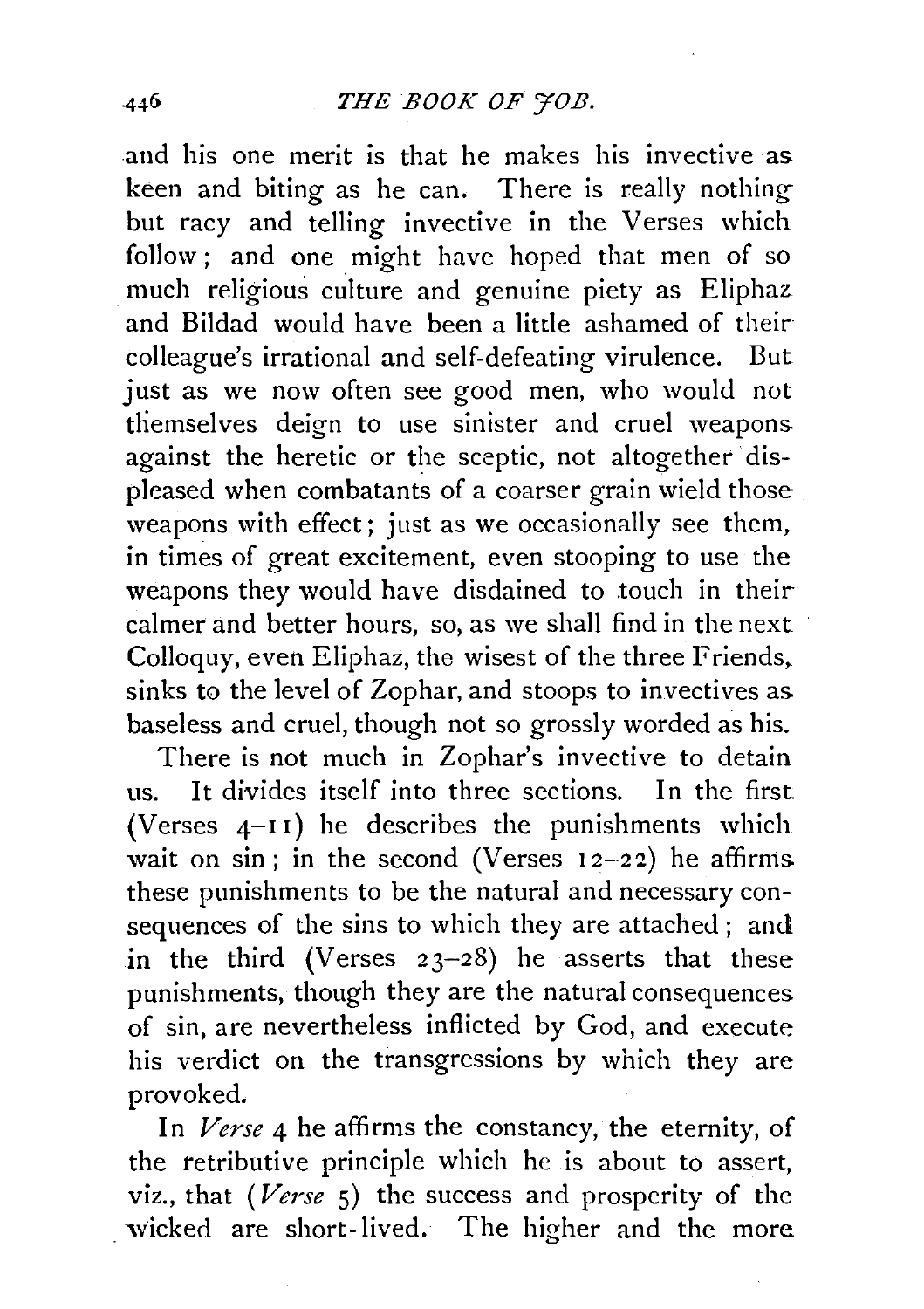imposing the elevation to which he climbs *(Verse* 6),. the more disastrous and disgraceful is his fall from it *(Verse* 7). The coarse figure which Zophar here employs-" like his own ordure "-was probably suggested by the *mezbele* on which Job lay; and implies that Jobhimself, whose head had once seemed to sweep the clouds, had already fallen from his high estate, and become as loathsome as that on which he lay. So sudden and so unexpected is the downfall of the sinner. so complete and obliterating the Divine judgment on him, that men will look round for him in amazement, asking, "Where is he?" all his imposing bulk and grandeur having vanished like the pageantry of a dream *(Verse* 8). *Verse* 9 is stolen bodily from Job, and was doubtless meant as a broad hint that it *was* Jobwhom Zophar, under the thin disguise of a general description, had in view. Job had said (Chap. vii. 8, 10), " The eye that seeth me shall see me no more;" and again, virtually, "*Neither shall my place know me any more;"* and Zophar now says of his wicked man, " The eye that saw him shall see him no more, Neither shall his place any more behold him,"—this echo being also an innuendo. In *Verse* 10, as if feeling that hewas too openly breaking through his disguise, too plainly christening his wicked man *Job,* Zophar adds a more abstract and general touch to his delineation : " His children shall court the poor," *i.e., they* will have to court the favour of those whom *he* has impoverished,. restoring to them what his rapacious hands have seized. And as Job's children were all dead, we might think that here at least Zophar was not girding at *him*; but the words which follow betray him. He cannot keep his secret for two sentences together, nor even for two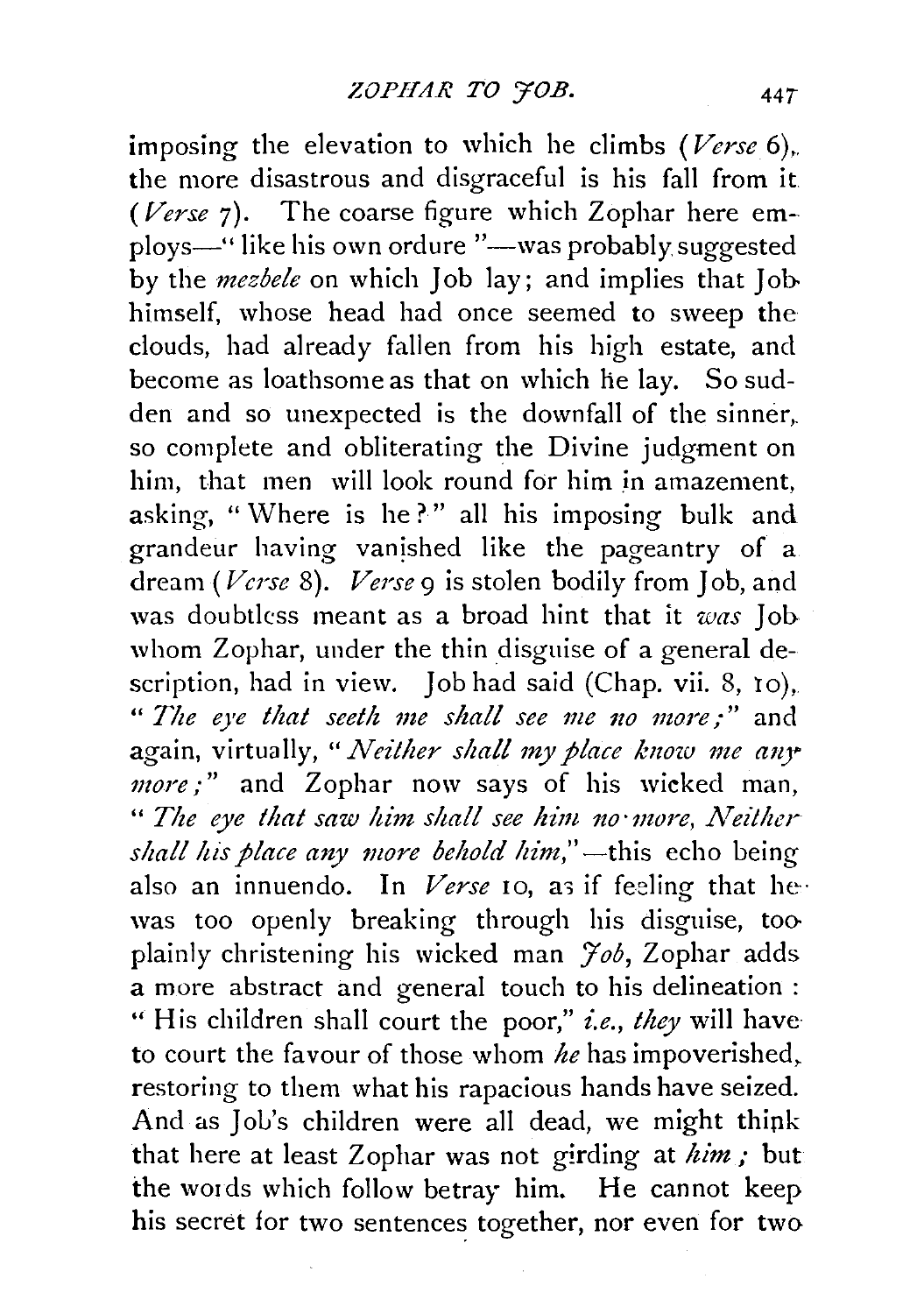-clauses of the same sentence. For his wicked man, he adds, shall restore the substance of which he had plundered his neighbours *with his own hands*. And incredible as it may appear that he who knew the just and noble manner of Job's life so well should intend to charge him with having made raids on the neighbouring clans, and should have held, therefore, that the inroads of the Sabeans and Chasdim who had "lifted" his oxen and camels were only a due retribution, there .can be little doubt in the mind of any student of Verses  $19-21$ , 24, 25, that he had persuaded himself that Job was, or was like, the raiding freebooter whom he there .describes. In the very next verse, indeed *(Verse* I I), there is a distinct allusion to Job's complaint (Chap. xiii. 26), that God was making him "to inherit the sins of his youth." "Yes," retorts Zophar, "your youth, ·Or the sin of your youth, *has* come back upon you ; nor need you think to escape it : it shall go down with you into the dust of death."

In the next section of the Chapter (Verses  $12-22$ ) Zophar proceeds to affirm that the destruction of the wicked man-that convenient cloak or figment behind which all the Friends stab at Job in turn-is purely natural and retributive, that it is due to and provoked by his sins. But here, again, all the Commentators are agreed that Zophar is animated by a coarseness and fierceness such as we find in no other of the interlo- -cutors in this tragedy. The Poet is consistent in attributing this intolerant heat and passion to him alone. And yet, in *Verses* 12–15, we have a veritable touch of the Poet himself, who, like Shakespeare, is apt at times to speak through the personages of his drama. The way in which the figure of these Verses is elaborated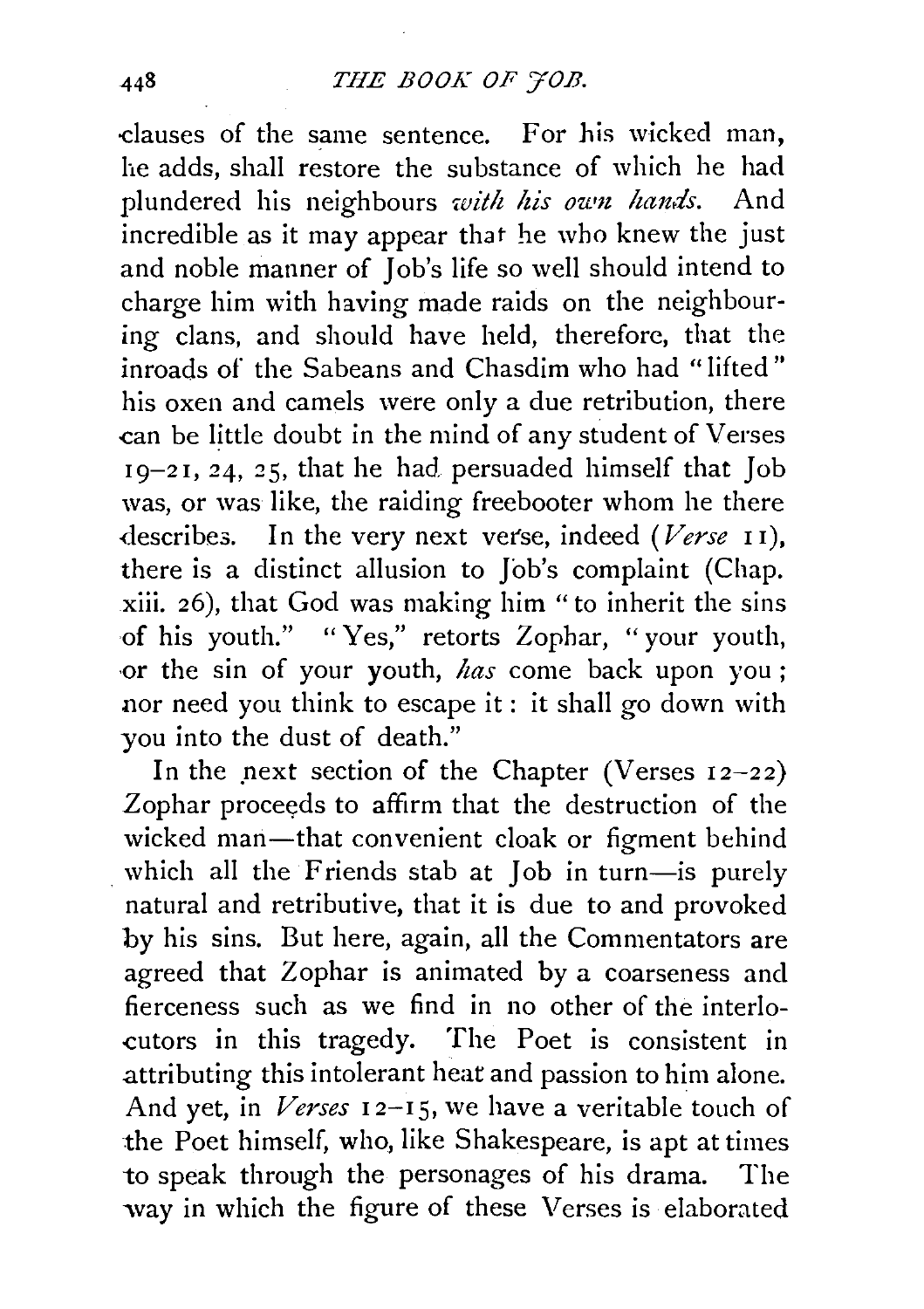is in his most characteristic manner, $<sup>I</sup>$  and the figure</sup> itself might fairly be taken as an illustration of the way in which he lingers over any simile that takes his fancy, holding it in his mouth, and refusing to part with it till he has extracted the last possibility of virtue or sweetness from it. The image of the Verses is, of course, that of an epicure with a dainty on his palate, bent on making the most of it-not a pleasant figure, though it is touched in with wonderful skill. Job, or Job's double, " the wicked man," is the epicure ; sin is the dainty, which he loves so well that he holds it under his tongue, touching it and yet sparing it, loth to leave it, and still more loth to exhaust its flavours, only swal- . lowing it unwillingly, and when he can no longer relish it. But no sooner has he swallowed it than, as dainties are apt to do, it turns to poison within him, so that he is compelled to vomit it up again. And the special sin which Zophar assumes to have been so perilously sweet to him was-the lust of wealth, a charge for which there was absolutely no foundation, except that Job had been a wealthy man, too wealthy; perhaps, for the greeding eyes of his Friend; for then, as now, even good men were apt to admire riches and to covet them.

That Zophar *was* touched by this base admiration and craving seems indicated in *Verse* 17, in which he employs the usual metaphor for Paradisaical happiness, streams of milk and honey, to denote the enjoyments which even an ill-gotten wealth may procure-a profanation of the metaphor which we should not have expected from him, for he is sound in creed, if not

<sup>&</sup>lt;sup>r</sup> See Note on Chapter xv. Verse 10, with footnote. THE ExPOSITOR, vol. vii. p. 18.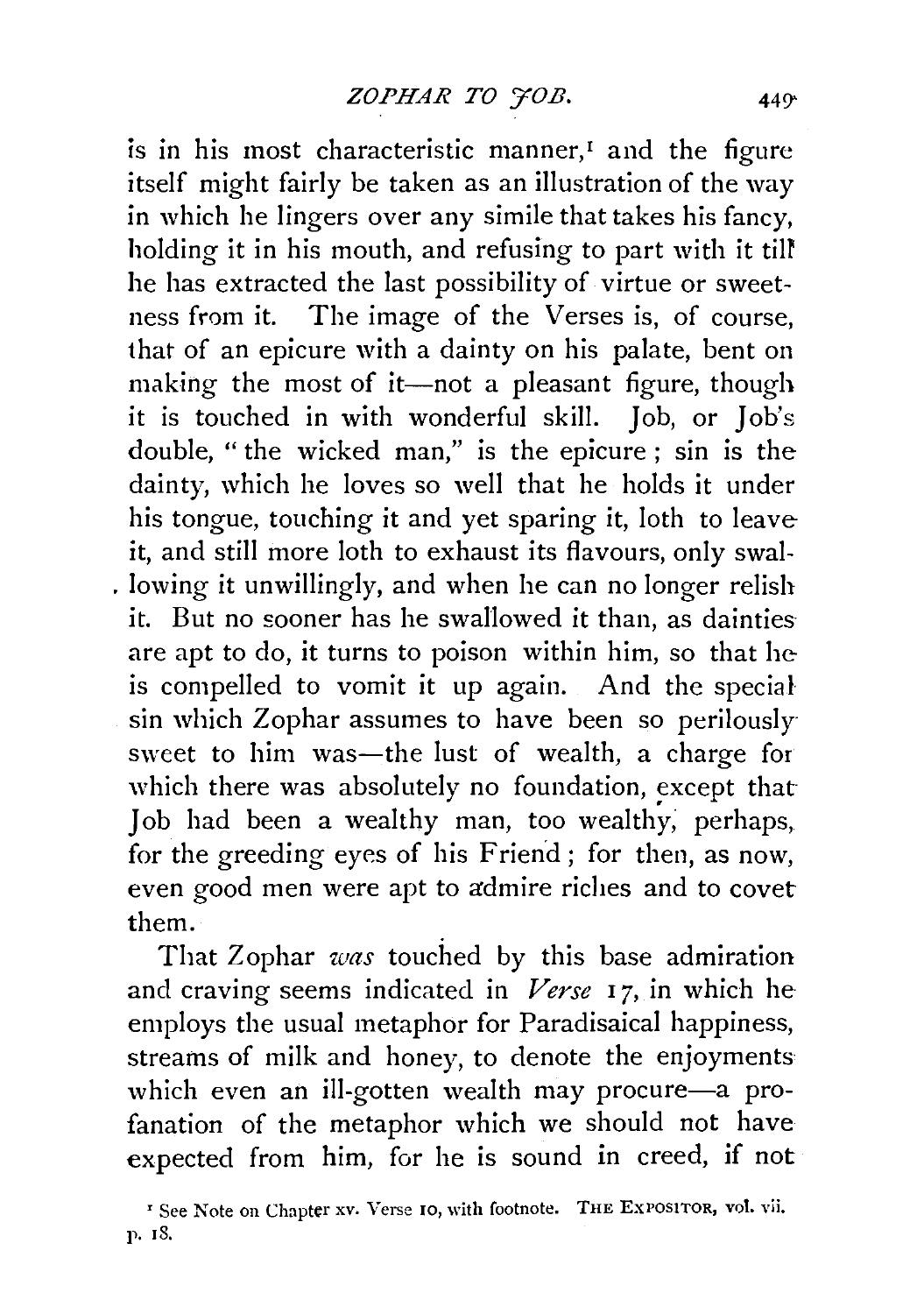in heart. In a series of conspicuously vigorous sentences he continues to affirm that even this sin carries its own punishment with it; that wealth ill-gotten *cmznot* be enjoyed; and that, therefore, 'tis better to have modest and lowly aims,-

> And range with humble livers in content, Than to be perk'd up in a glistering grief, And wear a golden sorrow.

In the third section of the Chapter (Verses  $23-28$ ) he proceeds to assert that the action of this law of retribution is not automatic, though it looks as if it were ; that it does not administer itself, but is administered by God. All the forces of Nature array themselves against the greedy, rapacious, insatiable sinner, and all the instincts and interests of men ; but it is God who rules these forces, and God who has so made men, and so guides and directs them, that they resent wrongdoing, and pull down the wrong-doer from his pride of place. Even though the sinner may for a moment have compassed the good fortune at which he aimed, yet at the very moment he is revelling in it God will shower upon him a hot wrath and vengeance by which he shall be consumed *(Verse* 23). Such, implies Zophar, had been Job's fate, when he was struck from the very summit of prosperity and happy hours to the depths of ruin and despair.

In *Verses* 24-27 he grows at once more definite and more harsh. For here he depicts Job under the image of a freebooter, slain in a foray against some neighbouring clan. Bent on plunder, he is suddenly confronted with the sword of his purposed victim ; he flees from it, only to be transfixed by an arrow: a comrade draws it out, but his life-blood follows the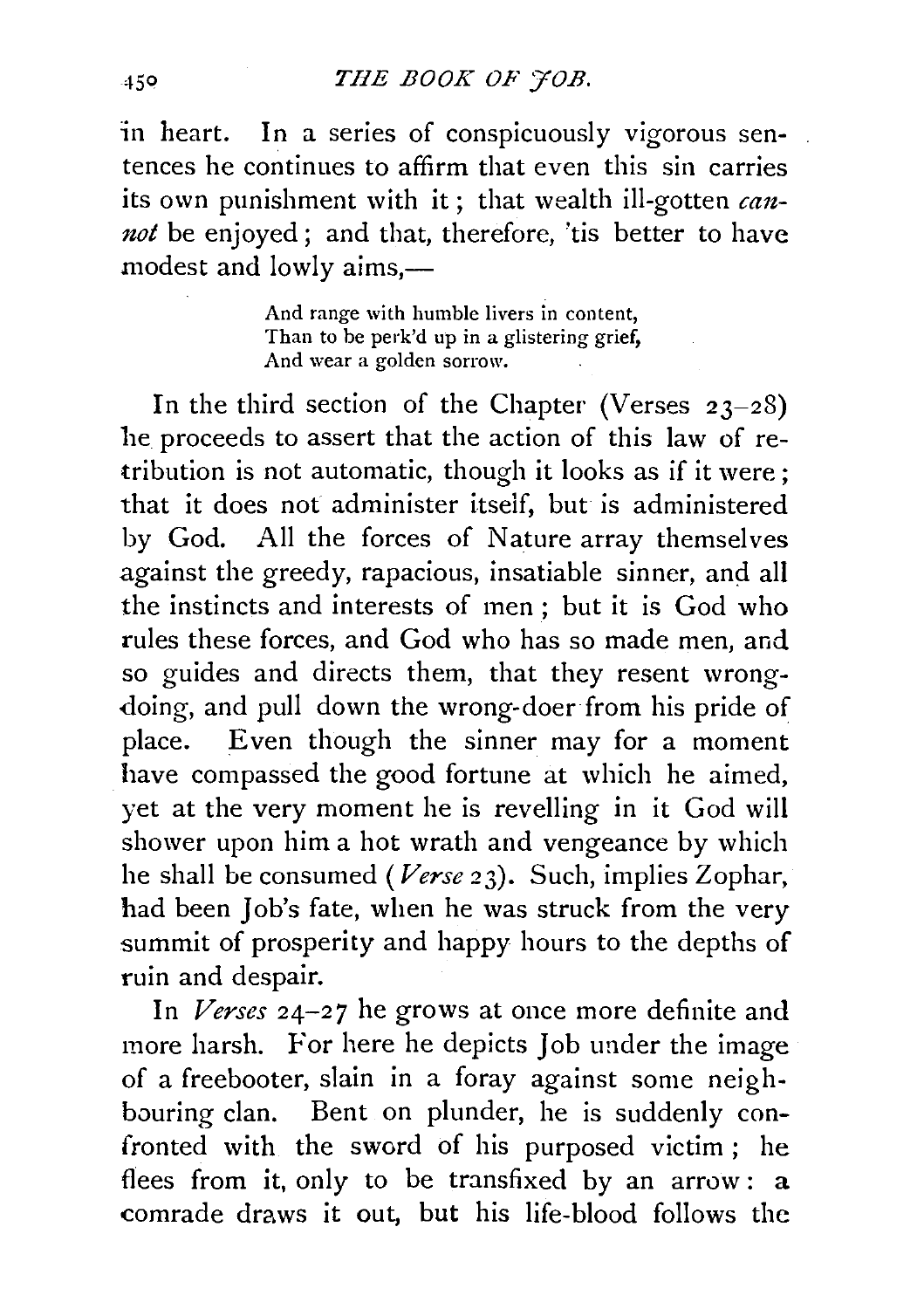sharp gleaming point, and he falls and dies. And the treasure, the booty, which he had carefully buried in the ground or concealed in his tent before he set out on his last expedition, will remain concealed, hidden in darkness, until it is consumed either by a chance fire, a fire not kindled and blown and fed by men, or by the fire which God hurls at it from heaven.

But in *Verse* 27, as I have already said, we have the culminating point of Zophar's cruelty. What he most resents is that one who dissents from his views, and is not pious after his pattern, should claim to have a deeper faith than he has, a firmer assurance of the Divine favour. He is conscious that Job feels himself to be both the wiser and the better man of the two, with wider thoughts and a heart more devout, nearer God and with a more invincible conviction of God's good-will toward him. Possibly he half suspects that Job *is* the wiser and the better man. And yet how can that be, when Zophar has authority, tradition, the popular creed and sympathy, all on his side? It cannot be. Job must be mistaken; his wisdom must be " consumed in confidence;" his faith must be presumptuous, if not insincere. Is it for such an one as he to appeal to heaven and earth to attest his innocence? No, verily. Innocent he cannot be. He must be the greedy and violent sinner whom Zophar has pictured to himself. Let him appeal as he will, then, Heaven will but attest his iniquity, not his integrity, and the earth rise up against him, as unwilling to endure the presence of one so vile. And so he strikes at the one consolation left to his afflicted friend --the nascent trust in God born of his very despair. No day of mercy is about to dawn upon him, no day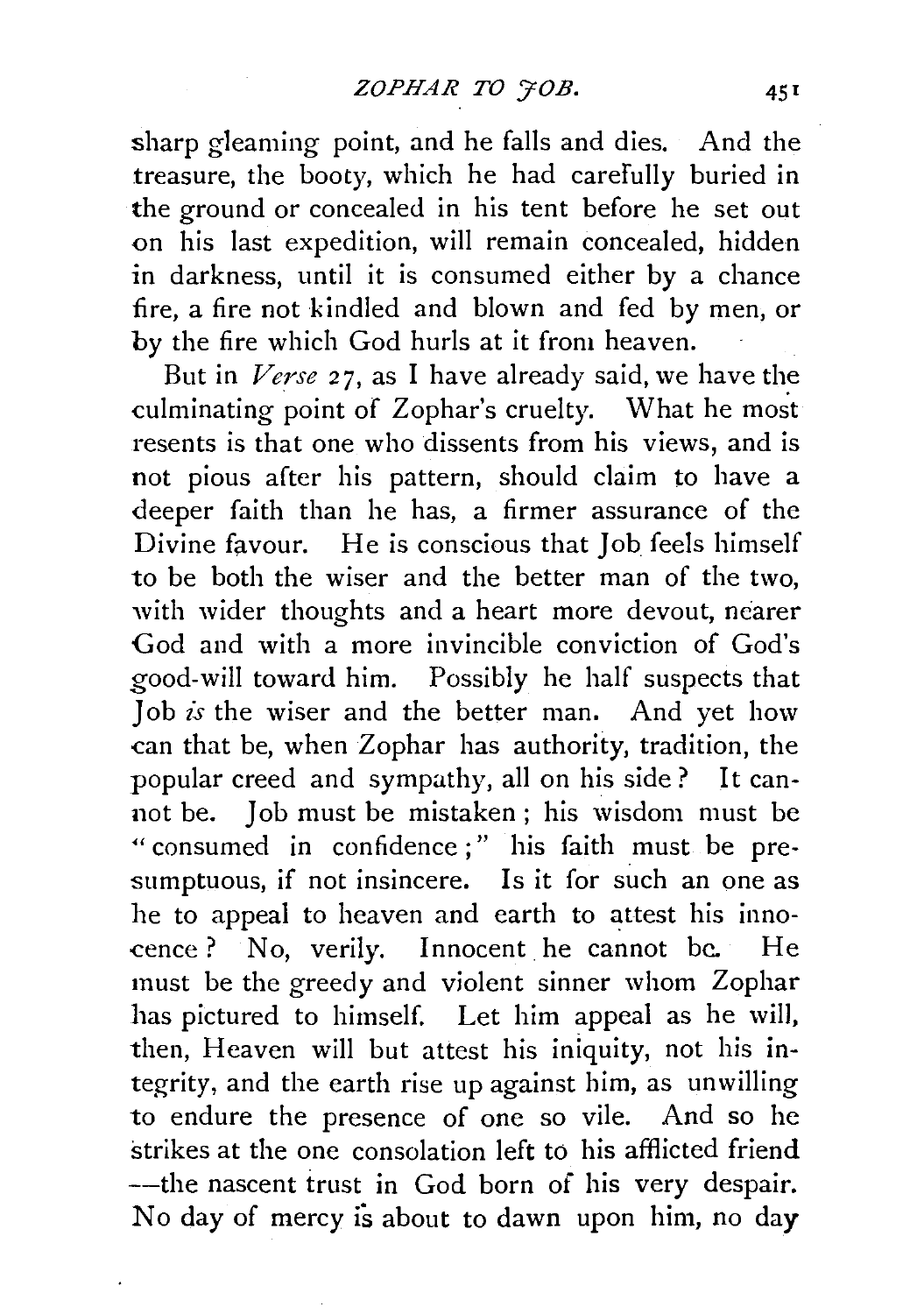## 452 *THE BOOK OF YOB.*

of redemption and vindication; but *(Verse* 28) a day of anger, in which all that he has hoarded up will flow away under the tempest of God's righteous indignation.

In fine, we may say of Zophar that this last oration of his proves him to be one of that vast but foolish multitude who

> choose by show, Not learning more than the fond eye doth teach; Which pries not to the interior, but, like the martlet, Builds in the weather on the outward wall, Even in the force and road of casualty.

His theology is superficial ; his view of human life is superficial; and, above all, his view of Job is superficial, and not even true to the superficies of his character. He "pries not to the interior," whether of character or of events. Being so slight and shallow a man, it was but natural both that he should take it upon himself to interpret the ways of God with men, and that he should misinterpret them. It was but natural that, his interpretation being questioned and refuted, he should blaze out into wrath and denunciation, hanging out his little hoard of maxims and menaces on the outward wall, from which casualty and the weather have long since dislodged them.

Perhaps, too, as Zophar is the last of the Friends to speak in this Colloquy, we ought to note, before dismissing him, how artistically the Poet throughout this Colloquy wins our sympathies away from the other speakers to fix them on the hero of his drama. While a spring of ever new thought, and thought surcharged with the most various and profound emotion, is constantly welling up from the heart of Job, and he is